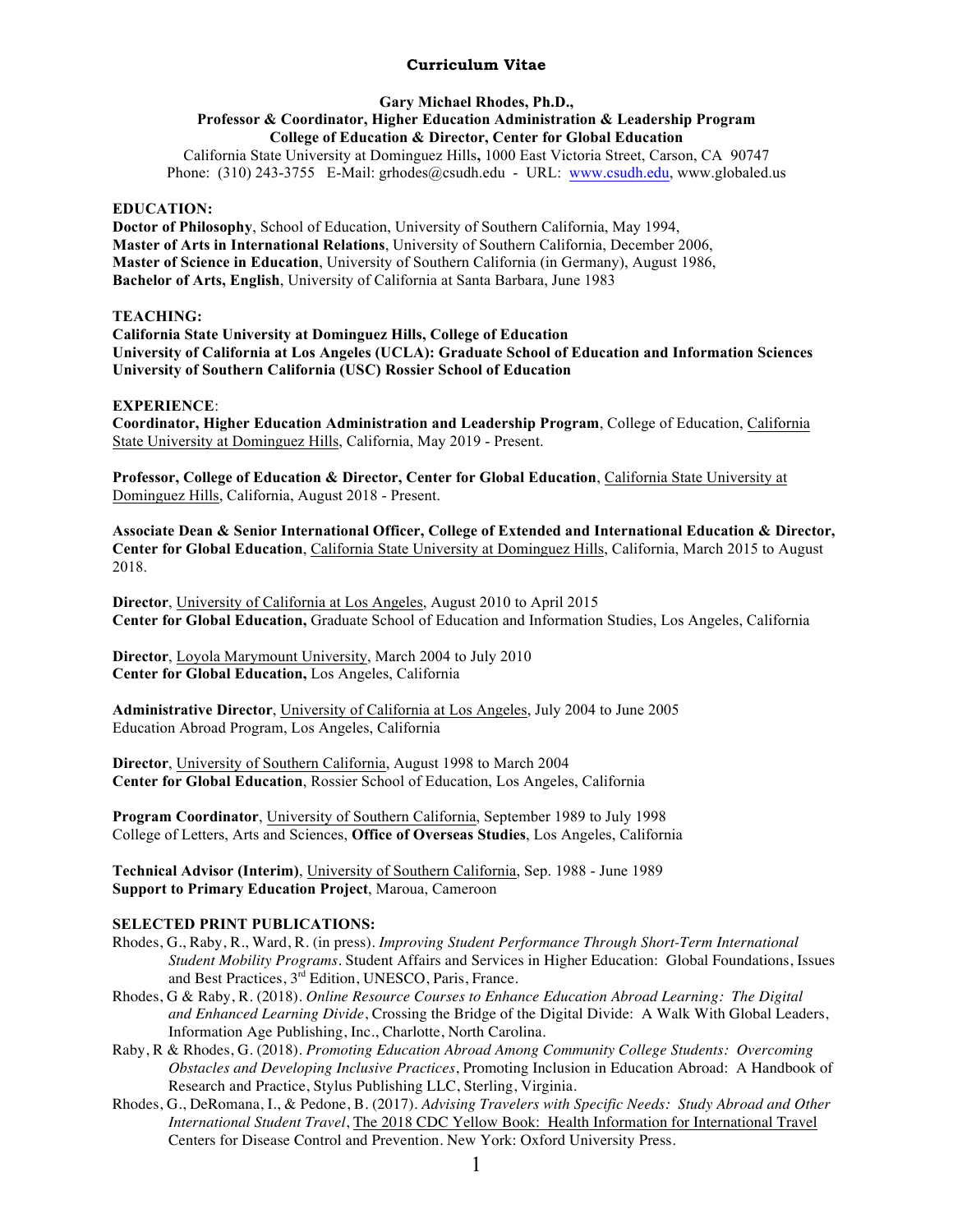#### **SELECTED PRINT PUBLICATIONS (cont.):**

- Rhodes, G., Thomas, J., Raby, R, Codding, A, & Lunch, A. (2016), *Community College Study Abroad and Implications for Student Success: Comparing California and New Jersey Community Colleges*, International Education at Community Colleges, Themes, Practices, and Case Studies, Palgrave Macmillan, New York, New York.
- Rhodes, G., Loberg, L., & Hubbard, A (Summer 2014), *Historical, Philosophical, and Practical Issues in Providing Global Learning Opportunities Through Study Abroad,* New Directions for Student Services, Jossey-Bass, Wiley Periodicals, Inc., Vol. 2014, Issue 146, San Francisco, California.
- Rhodes, G. & Zlotnicki, J. (2014). *Initiatives Beyond the Competition: Common Purposes Connecting International Sport and International Education*, Olympism, Olympic Education, and Learning Legacies, Cambridge Scholars Publishing, Newcastle Upon Tyne, United Kingdom.

#### **SELECTED GRANTS AND FELLOWSHIPS:**

- US Department of Education, Title VI IFLE Grant, University System of Georgia and Institute for International Education, Advisory Board Member for Consortium for Analysis of Student Success Through International Education (CASSIE Project), 2017 – 2020.
- US Department of Education, Project Partner for Project Development and Implementation, Title VI Undergraduate International Studies and Foreign Language Program Grant, with West Los Angeles College, 2014 – 2018.
- US Department of Education, Principal Investigator, Title VI International Research and Studies Program, California Community College Student Outcomes Abroad Research (CCC SOAR) Project, 2010-2014.
- US Department of Education, Principal Investigator, Fund for the Improvement of Postsecondary Education, (FIPSE), Comprehensive Program Grant: Project for Learning in the United States, 2006-2009.
- IFSA Foundation Grant, Principal Investigator, PLATO Project Support Project, 2005 2009
- US Department of Education, Co-Author, FIPSE PLATO Project Supplementary Grant (LMU), 2005 2007
- US Department of Education, Co-Author, FIPSE, Comprehensive Program Grant: Project for Learning Abroad, Training and Outreach (PLATO) (LMU), 2004 – 2009
- DAAD Germany Today: Graduate Education in Germany Program Participant, June 2006
- US Department of Education, Co-Author, FIPSE, Comprehensive Program Grant: SAFETI (Safety Abroad First Educational Travel Information) Student Orientation Project (USC), 2000 – 2004
- California Community College FII Grant Subcontract: Barriers to Study Abroad in the California Community Colleges: 2002 - 2004
- US Department of State: Fulbright Senior Specialist, India, February March 2002
- US Department of State: Fulbright Senior Specialist, South Africa, August September, 2001
- US Department of Education, US-EU Research Grant, Summer 2000
- US Department of Education, Co-Author, FIPSE SAFETI Clearinghouse Supplementary Grant (USC), 1999 2001
- US Department of Education, Co-Author, FIPSE, Comprehensive Program Grant: WELCOME (Worldwide Education, Living and Culture Online Multimedia Exchange SAFETI (Safety Abroad First – Educational Travel Information) Clearinghouse Project (USC), 1998 - 2001
- US Department of Education, Foreign Language and Area Studies Fellowship, 1998-99
- International Business Education and Research World Wide Web Development Grant, USC, 1997-99

NAFSA Region XII World Wide Web Development Grant, 1995-96

- State of Baden-Wurttemberg, Germany, Sponsored German Education System Seminar, 1994
- In-Service Training Grant, United States Information Agency/NAFSA, 1993
- Francophone Africa in the French Curriculum Project, California State, 1988-89

Support to Primary Education Project, USC, Cameroon, USAID, 1987-89

## **SELECTED PRESENTATIONS:**

- Coordinator and Presenter. California Study Abroad Town Hall Collaboration Meeting, *Increasing Support for Collaboration Across California to Support Study Abroad Program Development, Implementation, and Impact*, Loyola Marymount University, Los Angeles, California, May 2018.
- Presenter, Center for Sociocultural Sport and Olympic Research Annual Conference, *The United States and International Pierre de Coubertin Committees: History, Current Resources and Challenges*, Fullerton, California, March 2019.
- Presenter, European Association for International Education, *The EAIE Debate: English on Campus is a Threat to National Identity,* Geneva, Switzerland, September 2018.
- Presenter, Forum on Education Abroad Conference, *Alumni Research: A Longitudinal Study and Its Impact for Current Practices*, Boston, Massachusetts, March 2018.
- Presenter, Association for Professional, Continuing, & Online Education (UPCEA), *International Student Recruitment, Retention, and Success: From Outreach and Support to Optional Practical Training*, Baltimore, Maryland, March 2018.